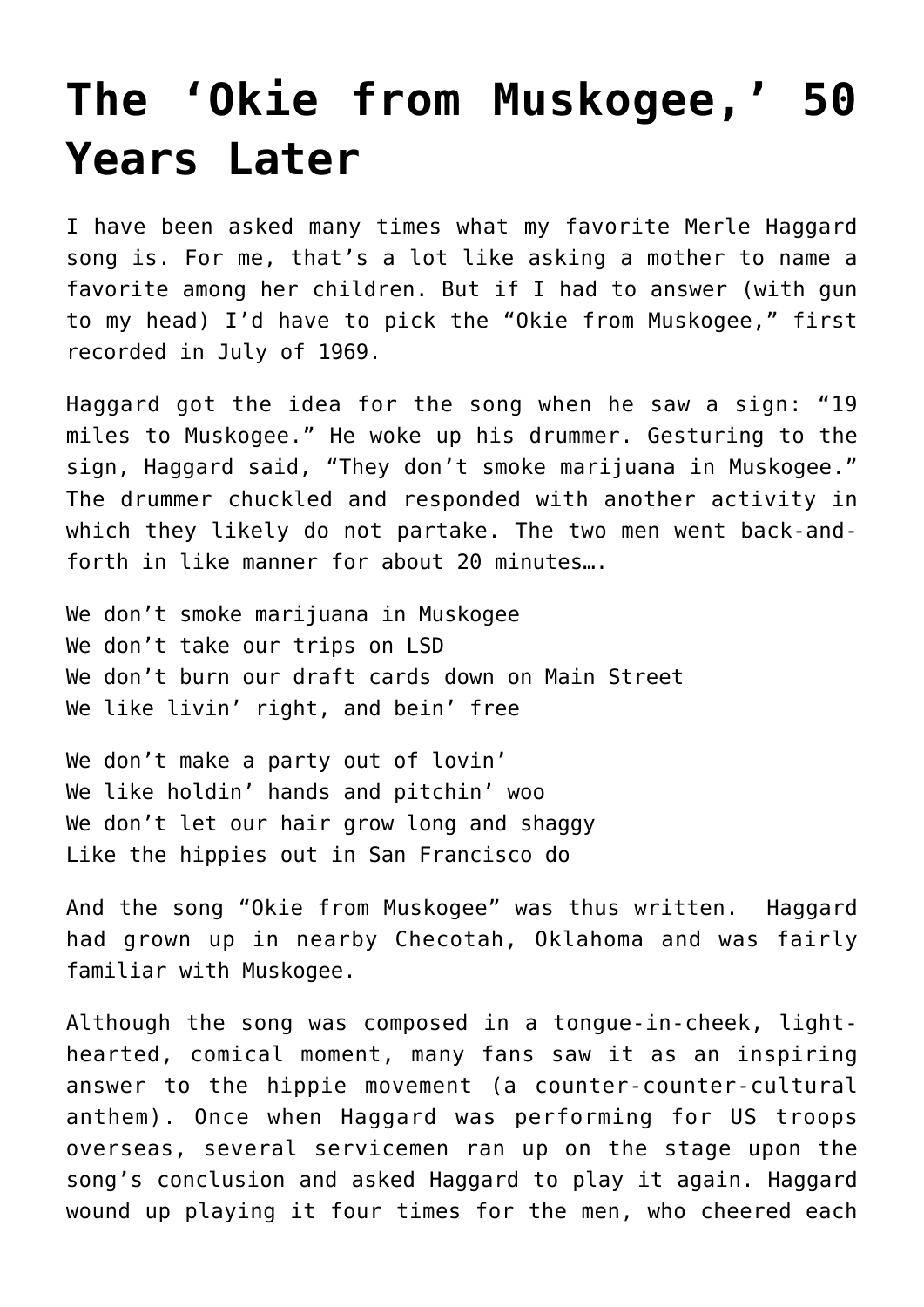time Haggard sang, "We don't burn our draft cards out on Main Street."

If the late Merle Haggard could rise from the grave to write an updated version of the Okie from Muskogee, what would that be like? Consider the activities he mentioned in the original, in which the good people of Muskogee never did partake: smoking marijuana, "taking trips" on LSD, burning draft cards, growing one's hair long and shaggy, disrespecting the college dean, and "making a party out of loving." Merle was describing the average campus radical in 1969.

In 2019, Haggard might point out that, in Muskogee, "We don't shut down guest speakers like the Antifa out at U.C. Berkley do." Of course, nothing like this was in the original because any (and I mean ANY) nut-job could speak on a college campus in the '60s. Students today get whipped up and call Ben Shapiro a Nazi when he sets foot on campus. But in the '60's, George Lincoln Rockwell (a literal neo-Nazi) would speak on campus in uniform.

Haggard might exclaim, "We don't like open borders in Muskogee." This is a big issue today as more radical political figures seek to decriminalize undocumented entry into the U.S. Democrat presidential candidate Cory Booker recently escorted some undocumented immigrants across the border himself.

Of course, nothing like this was in the original song because nobody liked open borders in 1969. Just a few months after Haggard initially recorded the song the great Ralph Abernathy, Cesar Chavez, and Walter Mondale led a march along the southern border to protest the hiring of illegal immigrants. In 1969, the left hated illegal immigration; environmental groups opposed it, civil rights groups opposed it, unions opposed it, and Democrat politicians opposed it.

Haggard might add, "We don't throw quick dry cement at reporters." Just recently, Mr. Andrew Ngo, a reporter covering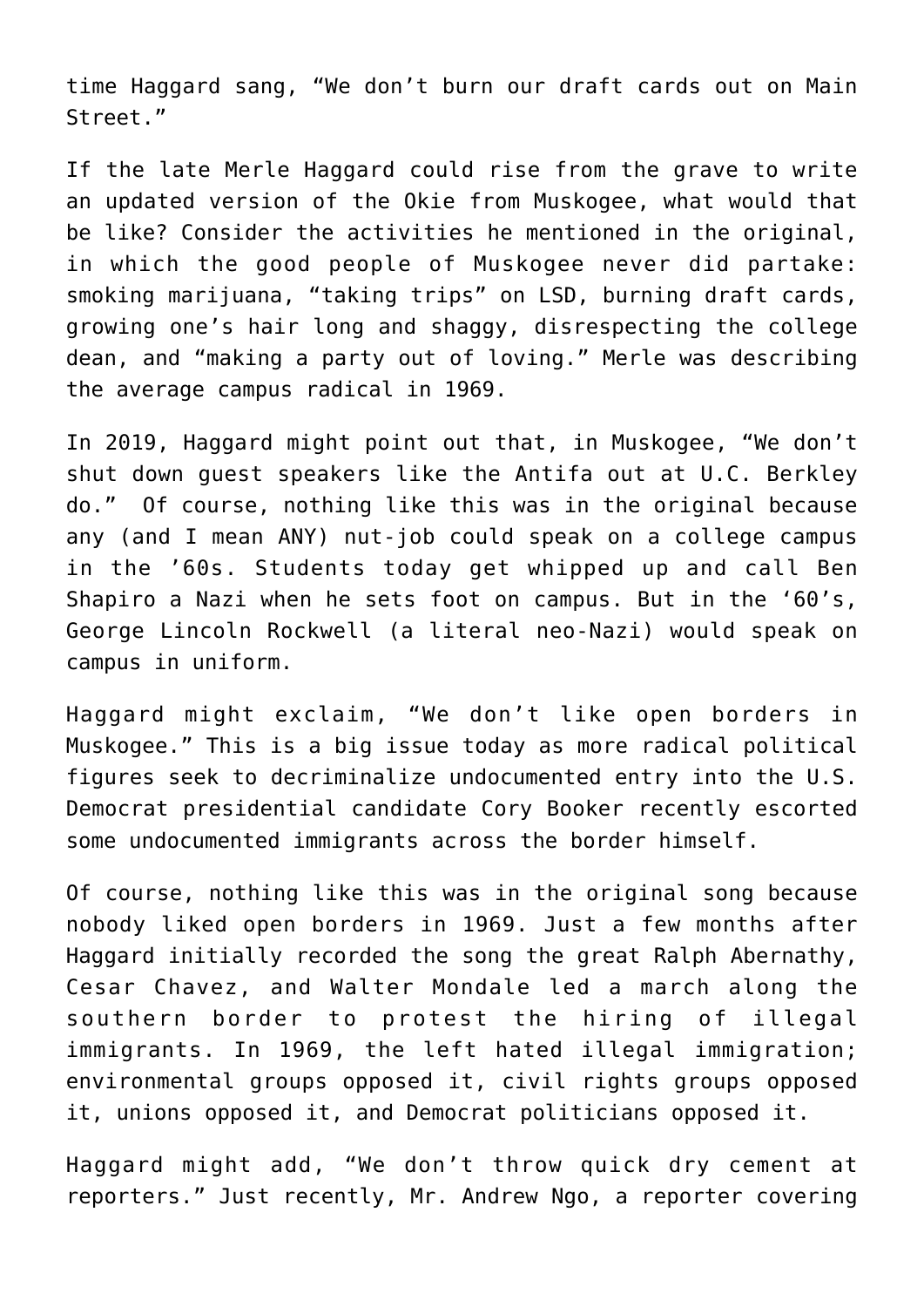a protest in Portland [had milkshakes supplemented with quick](https://www.wsj.com/articles/antifa-attacks-a-journalist-11562021361)[dry hurled at him](https://www.wsj.com/articles/antifa-attacks-a-journalist-11562021361) by Antifa agitators. According to some reports, this is becoming an in-vogue thing.

Back in late '60s and early '70s, it was the conformists who plotted violence against reporters, not the radicals. G. Gordon Liddy, of Watergate fame, drew up plans for murdering Jack Anderson of *The New York Times*. The radicals who *did* plot violence (the Weathermen, Black Panthers, etc.) had just enough sense to avoid reporters.

Granted, the definition of "reporter" seems to have evolved since 1969. "We don't have reporters like Brian Karem in Muskogee," might be another line for the updated version. Karem, who covers the Whitehouse for *Playboy*, had a viral moment last week when [he yelled insults at the President](https://www.washingtontimes.com/news/2019/jul/11/sebastian-gorka-brian-karem-cnn-get-rose-garden-al/) during a press conference in the Rose Garden.

This is not the first time he's become a part of the story. Karem excels at grabbing the spotlight. In 1969, reporters were *not* showmen. Those who made themselves the subject of the story did not long remain employed.

I'd like to see someone write an updated version of this Merle Haggard Classic. But at the rate we are currently progressing, it would be quickly outdated.